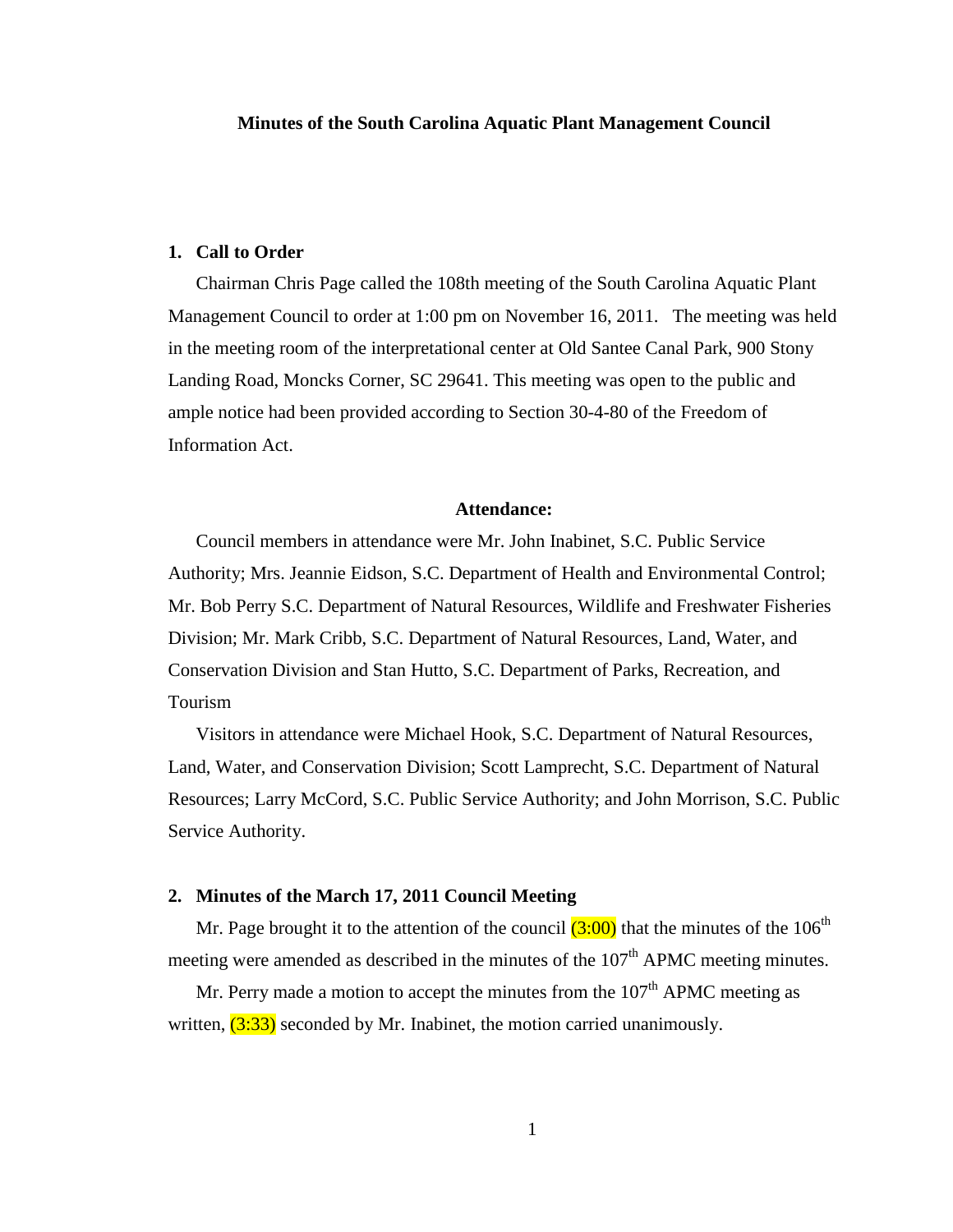# **3. Draft 2012 South Carolina Aquatic Plant Management Plan (preliminary vegetative results of the Santee Cooper Lakes and proposed sterile grass carp stocking recommendations)**

Chairman brought attention to the fact that Santee Cooper Staff and SCDNR staff held their annual meeting to review aquatic plant control activities and vegetative surveys completed on the Santee Cooper lakes in 2011. At this meeting the staffs from both agencies were in full agreement with the recommendations to be put forth at the then upcoming November 16, 2011 Aquatic Plant Management Council meeting.

Mr. Larry McCord, S.C. Public Service Authority, updated the Council on the Valisneria population expansion and relocation efforts, Hydrilla population expansion, Crested Floating Heart expansion, aquatic plant control operations, and the preliminary 2011 vegetation survey results. The survey results discussion concentrated on hydrilla expansion. Hydrilla is expanding faster in Lake Moultrie than in Lake Marion. There is a marked increase in hydrilla from last year to this year. Non-invasive, native plant populations are expanding slightly but are being displaced by the faster growing hydrilla. Discussion ensued detailing last year's sterile grass stocking.

Chairman Page began discussion of aquatic plant management strategy for the Santee Cooper Lakes. **31:00** He stated that after a joint meeting of the SCDNR and Santee Cooper Staff, the general consensus was that the management of hydrilla in the Santee Cooper System has progressed from maintenance mode to control mode or rebalancing mode.

John Inabinet then provided details of the hydrilla expansion. There was a 300+% increase in hydrilla growth from last year to this year. A plan was put forth to stock sterile grass carp at a control stocking rate of 25 fish/acre for the 3,244 acres of hydrilla. Consideration also needs to be also needs to be taken for the other palatable vegetation that is in the system that the carp will also feed on. There is an additional 4,790 acres of submersed vegetation, excluding vallisneria, in the two lakes. A rate of 10 fish/acre was deemed acceptable for the additional palatable vegetation. So the total sterile grass carp threshold proposed for the 2012 Aquatic Plant Management Plan is 129,000 fish for the Santee Cooper Lakes. Taking into account the current population of sterile grass carp the proposed stocking for 2012 is 108,600 sterile grass carp. This would not be a onetime

2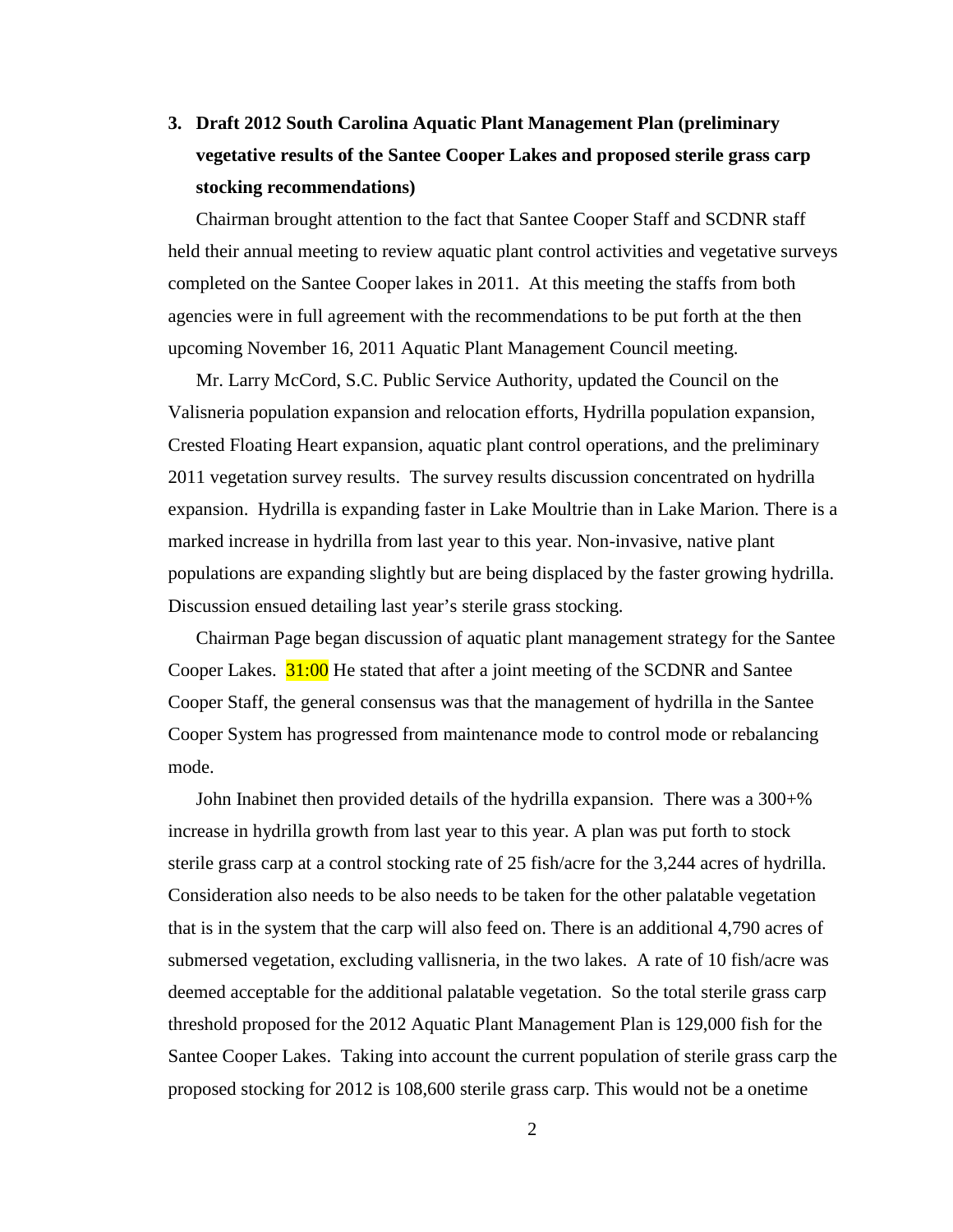stocking rate; this level of stocking would be maintained until control of the hydrilla population was achieved.

A discussion of the historical sterile grass carp stocking strategy ensued. Eidson brought forth a discussion detailing a fear of overstocking. It was noted that the hydrilla population would have to be closely monitored and future grass carp stocking would be based on the yearly acreage provided by the annual survey. Perry proposed to name this process, "SCAPMC Adaptive Management Plan for Rebalancing the Sterile Grass Carp Population in Accordance with the Current and Expanding Coverage of Nuisance Submerged Aquatic Vegetation" with the 2012 goal being stated as "to check the growth at the present level or hopefully reduce the level of hydrilla while minimizing impact to desirable habitat". Perry would like to see a rebalancing of the sterile grass carp population to counter the recent hydrilla expansion. A discussion of grass carp population dynamics and historical hydrilla coverage followed. **52:30** Measures to address a function to remove grass carp from the system if a reduction in hydrilla is realized was mentioned.  $1:36:30$  Perry made a motion to accept the proposed stocking rate of 108,600 sterile grass carp for a total of 129,000 fish system wide with the operational title and goal stated previously.  $1:44:30$  Perry also stated the hydrilla population would be assessed next year, hopefully the goal will be met and a provision for future use should be included to provide a mechanism to harvest grass carp, utilizing any methodology available, in case of a higher than necessary grass carp population resulting from a reduction in hydrilla acreage. Inabinet seconded the motion. Motion carried unanimously.

### **4. Other Business**

Chairman Page updated the APMC on the status of the NPDES permit. SCDNR was issued the first NPDES permit in SC. 1:56:00

Lake Thurmond's hydrilla is still expanding. Currently the acreage is said to be between 6,000 and 8,000 acres. The USACE is becoming more involved.

The SCDNR Aquatic Nuisance Species Section treated about 11,000 acres for an overall cost of approximately \$190,000. The cost per acre was approximately \$172. The SCDNR surpassed 10,000+ acres of Phragmites treated this past year.